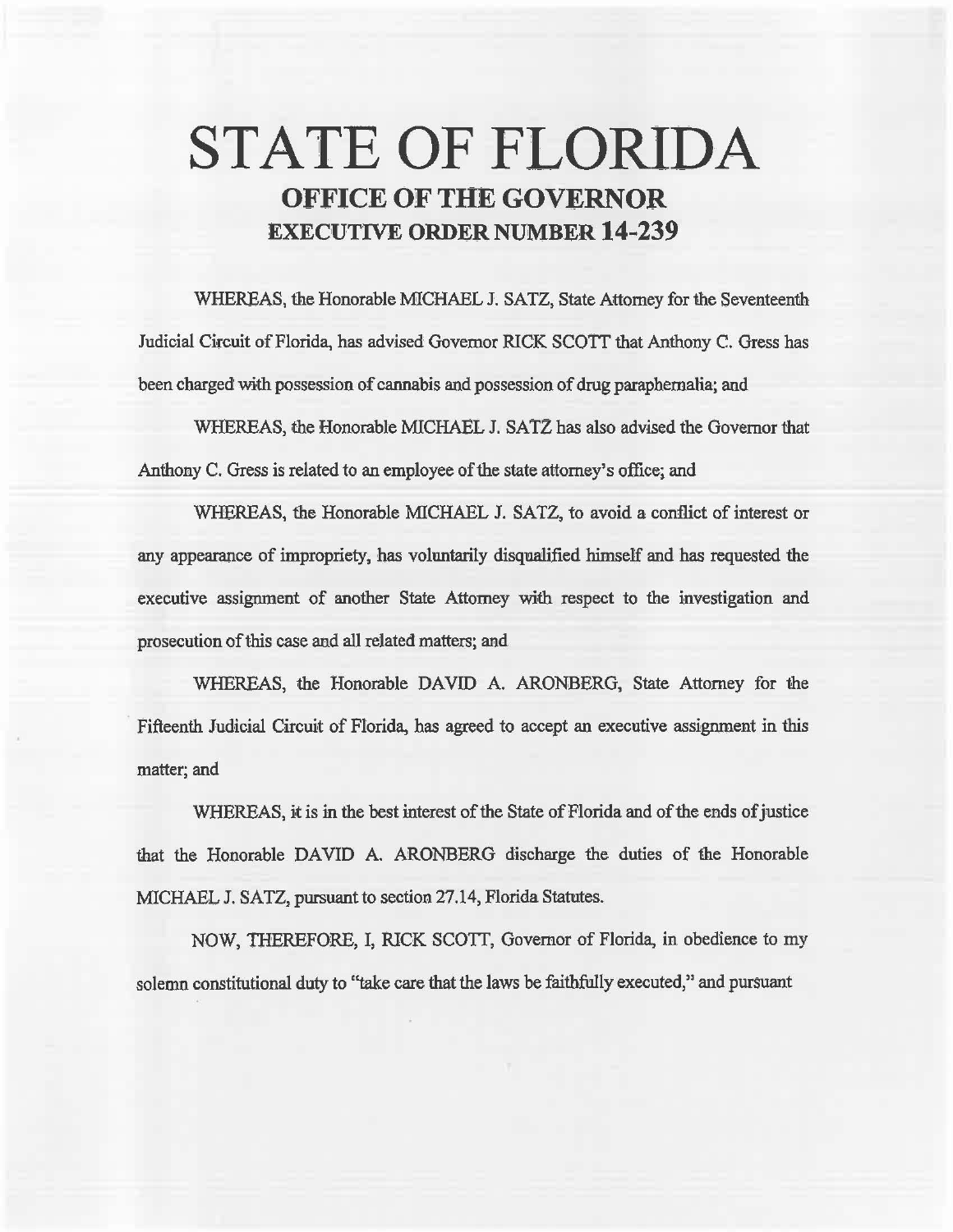to the Constitution and laws of the State of Florida, issue the following Executive Order, effective immediately:

## Section l.

The Honorable DAVID A. ARONBERG, State Attomey for the Fifteenth Judicial Circuit of Florida, referred to as the ''Assigned State Attorney," is assigned to discharge the duties of the Honorable MICHAEL J. SATZ, State Attorney for the Seventeenth Judicial Circuit of Florida, as they relate to the investigation, prosecution and all matters related to Anthony C. Gress.

## Section 2.

The Assigned State Attorney or one or more Assistant State Attorneys and Investigators, who have been designated by the Assigned State Attorney, shatl proceed immediately to the Seventeenth. Judicial Circuit of Florida, and are vested with the authority to perform the duties prescribed herein.

### Section 3.

All residents of the Seventeenth Judicial Circuit are requested, and all public officials are directed, to cooperate and render whatever assistance is necessary to the Assigned State Attorney, so that justice may be served.

### Section 4.

The period of this Executive Assignment shall be for one (1) year, to and including August 26, 2015.